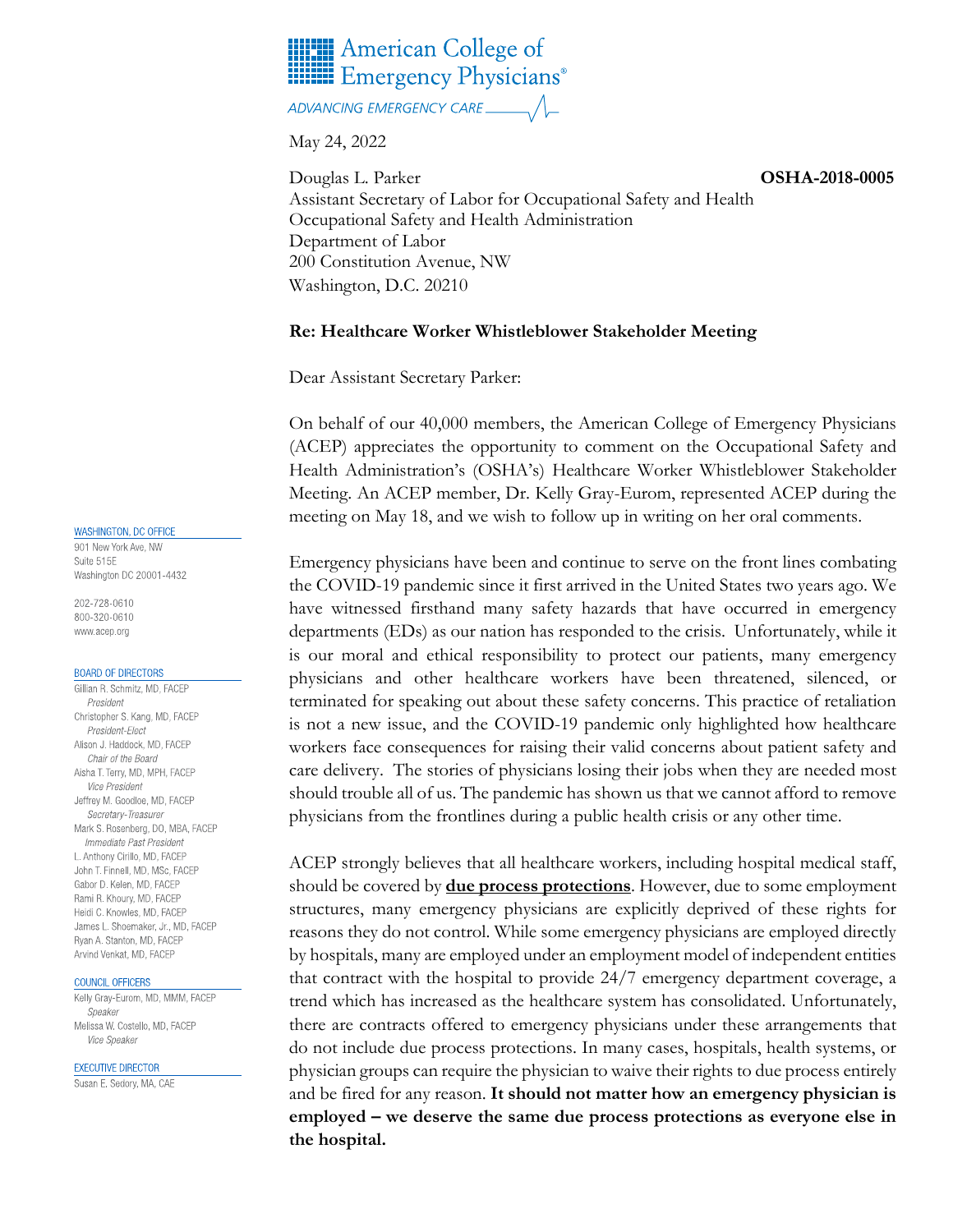The lack of due process can deprive emergency physicians of autonomy to make medical decisions, limit their ability to raise patient safety concerns, and leave them vulnerable to retaliation for speaking out. The best interests of patients are undeniably served when emergency physicians practice in a fair and supportive environment. The termination, or even the threat of termination, without a fair hearing, prevents emergency physicians from fully advocating for their patients because they rightfully fear retribution.

ACEP has made advocating for more due process rights a top priority. We have worked to educate our members about OSHA's whistleblower policies and have provided resources to help emergency physicians navigate employment contract issues. These resources include webinars, a [checklist](https://www.acep.org/life-as-a-physician/career-center/negotiating-the-best-employment-contract/) to help physicians with contract negotiations, a [legal services directory,](https://www.acep.org/administration/small-groups/small-groups-legal/) and an employer transparency roster. In addition, ACEP supports the "ER Hero and Patient Safety Act," legislation introduced by Sen. Roger Marshall (R-KS) and Rep. Raul Ruiz (D-CA) that requires HHS to issue a rule guaranteeing that emergency physician due process rights are protected, regardless of physicians' employment or contractual arrangement.

# All in all, ACEP is pleased by OSHA's commitment to protecting whistleblowers, but we are concerned that the current language in many emergency physician contracts circumvents these protections. We urge OSHA to release standards around what can and cannot be included in employee contracts to prevent employees from being fired without due process. We are eager to work with OSHA and other federal agencies, regulators, and lawmakers to ensure that emergency physicians are fully empowered to advocate for patient safety and deliver the highest quality emergency care, without worrying about losing their jobs.

Another significant issue that has impacted emergency physicians and other practitioners working in the ED has been the lack of personal protective equipment (PPE). Insufficient PPE and other ancillary medical supplies resulted in a notable amount of contention and animosity between different hospital services (e.g., emergency department vs. inpatient ward vs. critical care units), healthcare staff, and hospital administrators, as well as healthcare personnel and the Centers for Disease Control and Prevention (CDC) during the initial phases of the COVID-19 pandemic. Multiple incidents occurred in which hospital administrators did not allow health care staff to utilize personally acquired PPE to supplant that which the hospital was conserving or could not supply. Therefore, healthcare workers were given the impossible choice of going without sufficient protection or reporting insufficient protection and potentially facing retaliation.

Current [OSHA standards around PPE](https://www.osha.gov/personal-protective-equipment#:%7E:text=Personal%20protective%20equipment%2C%20commonly%20referred,mechanical%2C%20or%20other%20workplace%20hazards.) require employers to implement "PPE programs." These programs should "address the hazards present; the selection, maintenance, and use of PPE; the training of employees; and monitoring of the program to ensure its ongoing effectiveness." Unfortunately, some emergency physicians have found that the PPE programs instituted by hospitals during the pandemic have failed to protect them from the virus. First, many hospitals did not supply their employees with a sufficient level of PPE, requiring healthcare workers to reuse PPE beyond their intended use. While supply chain issues contributed to this practice initially, the reuse of PPE continued even after these supply issues were resolved. Second, as alluded to above, many of these PPE programs made it extremely difficult for healthcare workers to use their own PPE. Although it was technically allowed, hospitals would create numerous steps and hurdles before officially approving a healthcare worker's own PPE for use. Lastly, there were concerns over the PPE properly fitting healthcare workers. Hospitals often changed the brands of PPE that were used, and there has not been sufficient fit testing of supplies to ensure that the PPE have been properly worn. **Given these issues with PPE programs, ACEP requests that OSHA refine their requirements around PPE to ensure that health care workers have the flexibility they need to feel properly protected.**